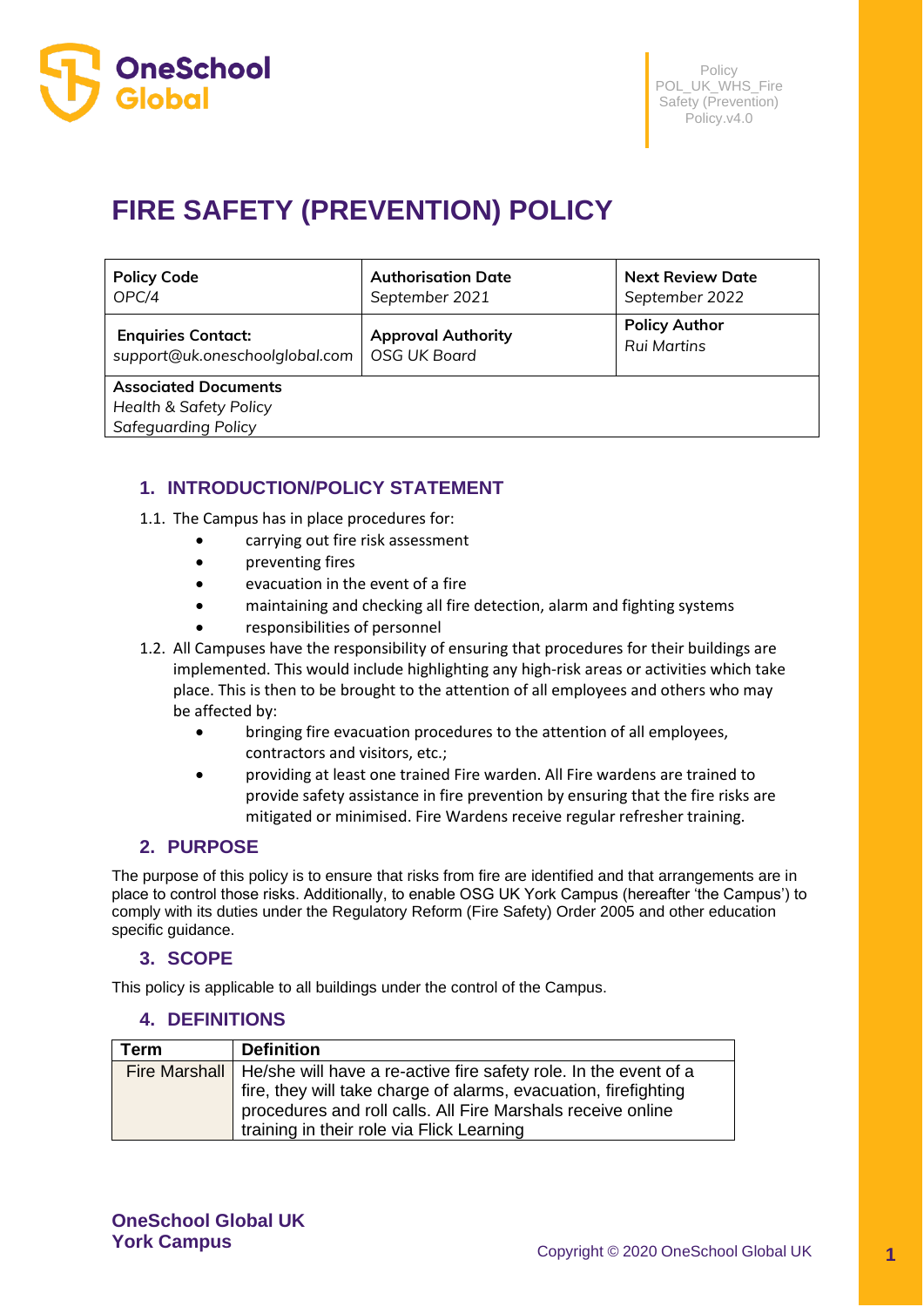

Fire Warden | He/she will have day to day fire management duties. Duties will include spot checks, risk assessment, reporting and monitoring of fire safety within the workplace. A pro-active fire safety role.

# **5. POLICY STATEMENT**

## **5.1. POLICY PRINCIPLES**

- 5.1.1.This Fire safety policy complies with the Regulatory Reform (Fire safety) Order 2005. Instructions are provided to all staff, students and visitors to ensure safe evacuation of the premises in the event of fire.
- 5.1.2.Provision is made for a fire risk assessment to be carried out by a relevant body each year. It is formally recorded and reviewed on an annual basis or when significant changes have been made to the buildings.
- 5.1.3.Actions arising from the fire risk assessments will be uploaded onto the Safety Cloud and progress monitored until all actions are completed
- 5.1.4.The Campus is not routinely visited by the Fire Service but will comply with any recommendations made by the Fire Service and will regularly carry out and record risk assessments in relation to fire, together with fire drills and any routine tests recommended by the Fire Service.

## **5.2. STATEMENT OF INTENT**

- 5.2.1.The importance of raising awareness of Fire Safety is recognized and the Campus seeks to ensure all possible fire risks are addressed. In line with this aim, the Campus will:
	- disseminate information about the elimination or reduction of risks from dangerous substances to relevant departments and support staff
	- carry out training of all staff on initial appointment, which will be repeated periodically
	- ensure the safety of staff and anyone else legally on the premises through effective fire prevention, evacuation procedure and maintenance of fire routes and equipment
	- ensure fire drills are carried out on a termly basis to raise awareness and confidence in fire procedure across the whole Campus.
	- ensure the responsible staff are confident in contacting the Fire Services in the event of a fire
	- ensure staff are appointed and trained to act as Fire Wardens to take preventative and protective measures and to assist with evacuation in the event of a fire
	- provide staff and those working on the site with a copy of this policy. It is a Campus requirement that all those working on Campus site are provided with information about fire safety at the Campus.
	- maintain fire routes, exits, signs, notices, emergency lighting and fire detectors, alarms and extinguishers
- 5.2.2.All staff must read this policy and be aware of the fire procedures. It is reviewed annually, or as legislation changes require.

#### **5.3. FIRE RISK ASSESSMENT**

5.3.1.All of the Campus premises will be subject to a fire risk assessment. This may be conducted by an external consultant or other competent person such as a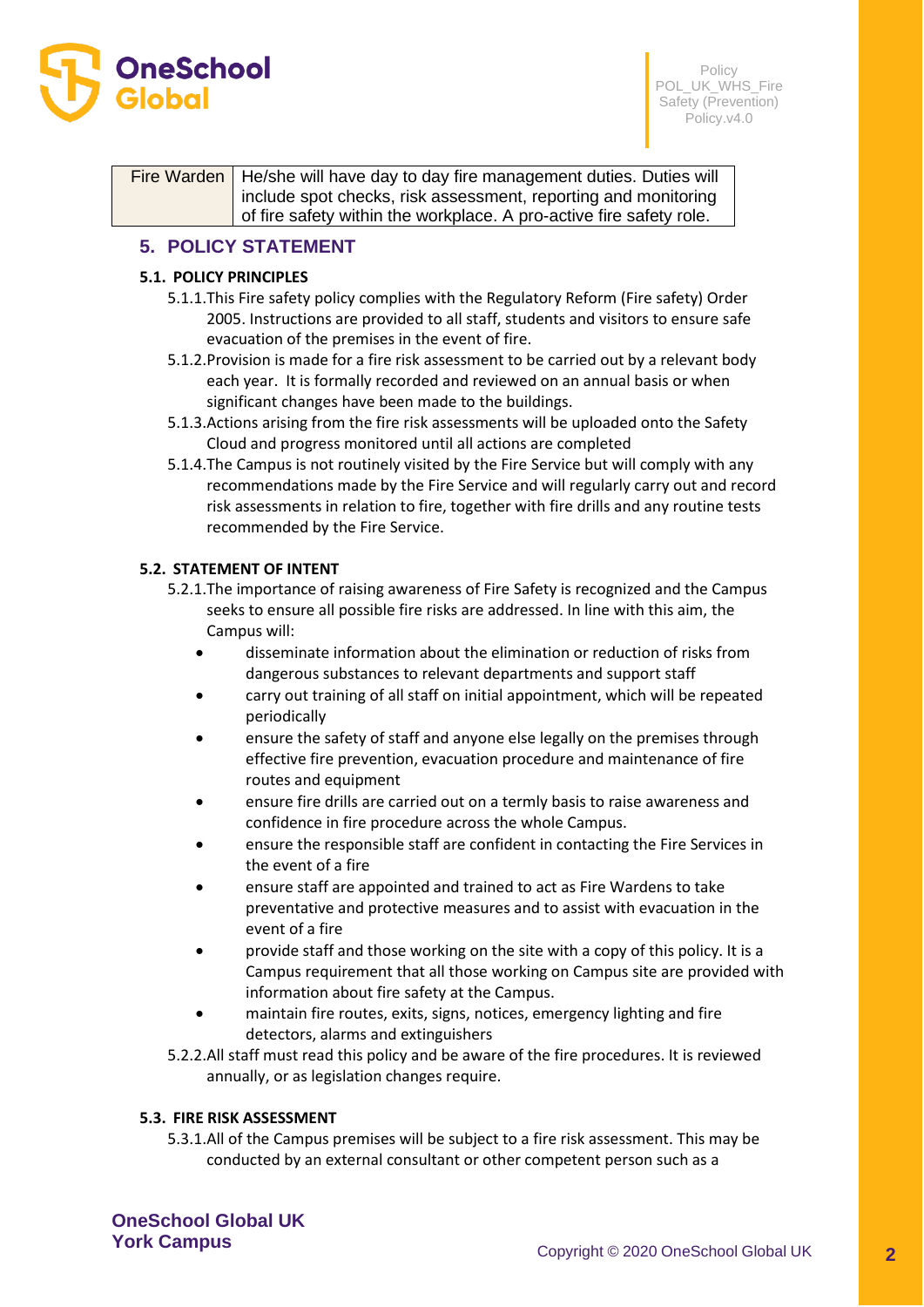

professional risk assessor. The person undertaking the assessment should liaise closely with the Headteacher.

- 5.3.2.The fire risk assessment will be reviewed and / or updated every year or in the event of significant changes to the buildings or their usage, actions arising will be monitored until complete
- 5.3.3.A copy of the fire risk assessment report will be available, and employees' attention brought to any hazards found in the assessment by fire officers.
- 5.3.4.Fire hazards will be eliminated where possible, or the risk reduced to the minimum level practicable by implementing control measures and safe systems of work.
- 5.3.5.Regular assessments will be made by staff, to ensure that the walkways are kept clear of obstruction and tripping hazards.

#### **5.4. FIRE RISK POLICY**

- 5.4.1.All records relating to Fire Safety are kept and maintained by the H&S CA. They are reviewed in consultation with the Campus Principal and the H&S Officer with actions and records of any matters arising. The following records are kept, maintained and reviewed:
	- the Fire Risk Assessment and its review
	- the Fire Prevention and Evacuation Plan
	- training records of Fire Wardens and another staff training
	- the fire practice drill log
	- Certificates for the installation and maintenance of fire-fighting systems and equipment.
	- Gas safety certificates
	- PAT and fixed wiring testing certificates
- 5.4.2.The Site Team carries out regular checks, walking the site and weekly checklists are completed and checked/signed by the Premises Manager/Fire Officer. Regular checks by the Site Team include:
	- fire extinguishers are not used to prop open doors, are in their proper locations, available and in good condition
	- fire exits and emergency routes are kept clear
	- checks on all fire doors to ensure they remain closed unless attached to the fire alarm by magnetic means or a door guard is attached. these doors will automatically close when the fire alarm activates
	- required exit bolts, panic bars and other fire door hardware should be functioning properly
	- necessary exit signs, exit directional signs and lights should be functional and in good condition
	- all fire extinguishers are in their proper locations, available and in good condition
	- proper housekeeping is being implemented by avoiding the accumulation of combustible debris, packing material, paper or other fire breeders
	- an approved contractor carries out annual maintenance of fire extinguishers each year.
	- an approved contractor services and tests fire alarms and emergency lighting every six months
	- the H&S CA or site manager tests the call points in each building weekly and records the results in the logbook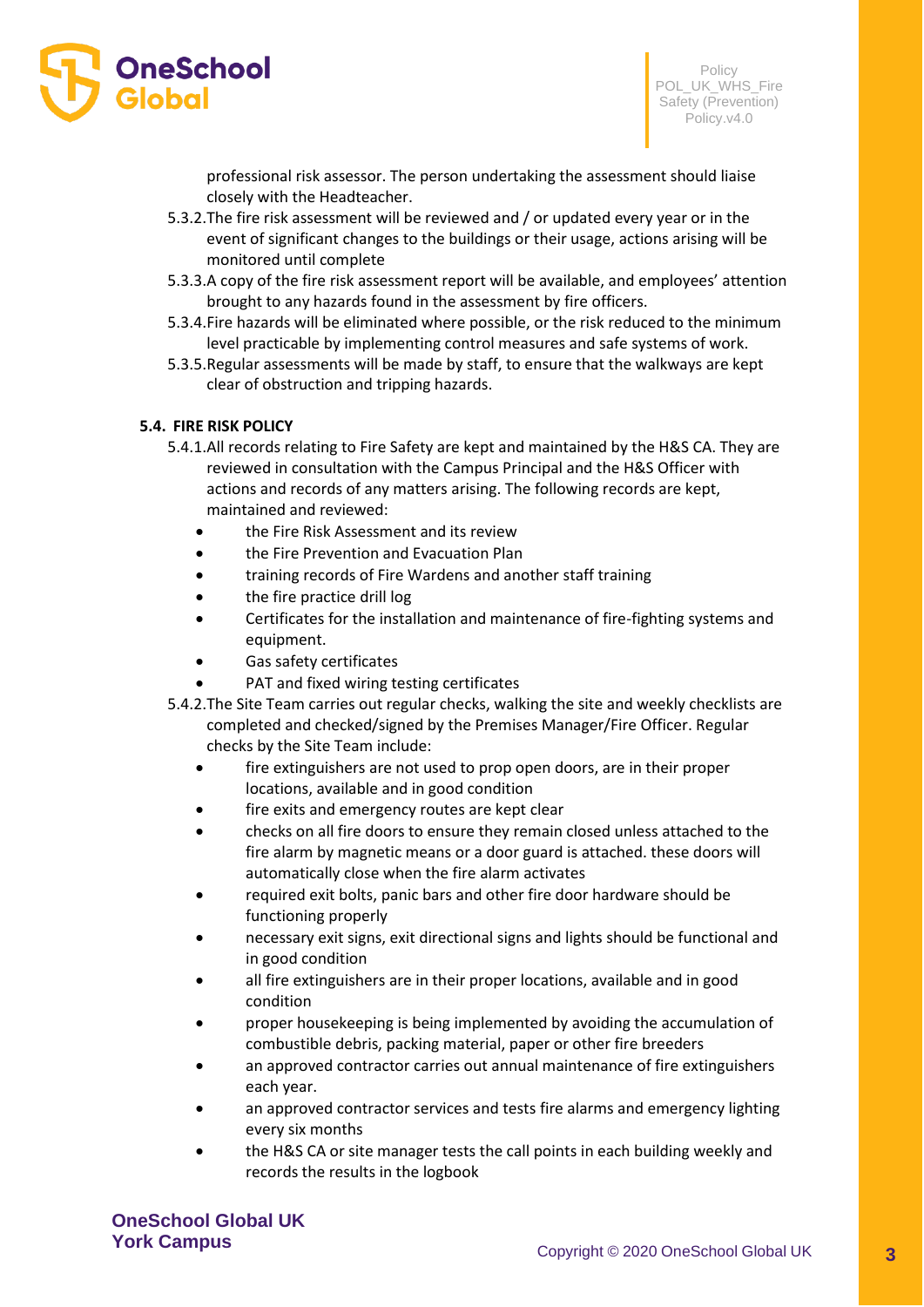

Policy POL\_UK\_WHS\_Fire Safety (Prevention) Policy.v4.0

- local testing of alarms will occur monthly. This testing will identify and record any deficiencies, which must be rectified as soon as possible. An announcement will be made prior to the test that occupants of the building are not required to evacuate. if staff cannot hear the alarm clearly from any location, they should advise the site manager as soon as possible so that steps can be taken to rectify the problem
- the site manager 'flick tests' the emergency lighting in every holiday period.
- 5.4.3.High Risk departments such as Design and Technology, Food Technology, Sports and Science have policies in place which include fire precautions and dangerous substances and clear instructions on what to do in the event of fire. Hazardous substances are kept in lockable cabinets/containers and COSHH sheets are kept for these substances. A register of dangerous substances is kept by the Site Manager and a copy is kept in the Campus Office and Safety Cloud. This is made available to the Fire Service on arrival.
- 5.4.4.All employees should:
	- familiarise themselves with the fire procedures and escape routes
	- report to the site manager any concerns regarding fire safety
	- ensure that doors are not held open by fire extinguishers or wedges and fire exits are not blocked
	- in accordance with the fire procedures, evacuate the building to a safe place without putting themselves or others at risk
	- not attempt to extinguish a fire unless they have been specifically trained to do so
	- comply with the Campus no smoking rule
	- ensure classroom displays and work displayed in hallways should be set up with care; decorations can be a fire risk if hung near sources of heat or light fittings
	- ensure clothing and costumes used for Campus events, which can be highly flammable, are never placed close to any heat source, e.g. footlights or other stage lighting
	- remove from Campus buildings combustible material such as cardboard boxes and packaging unless they are required for educational purposes. When such materials are not in use, they should be kept in a designated storage area. Hallways, stairways, entrances and exits should be kept clear and free of combustible materials. Stairways and hallways should always be kept clear
	- use recycling and rubbish bins; paper should not be left lying around. Rubbish should not be allowed to collect in hidden places and particular attention should be paid to general tidiness and cleanliness, especially around electrical appliances
	- have a responsibility towards ensuring electrical equipment must be used with care and kept in a safe working order. Electrical points must never be overloaded, and wiring must be checked regularly. all portable mainspowered equipment that enters the Campus must be checked for electrical safety before use. This includes equipment brought in from home, which must be taken to the relevant maintenance department for checking and labelling. Such equipment must not be used until it has been approved. All existing portable mains-powered equipment has been tested for electrical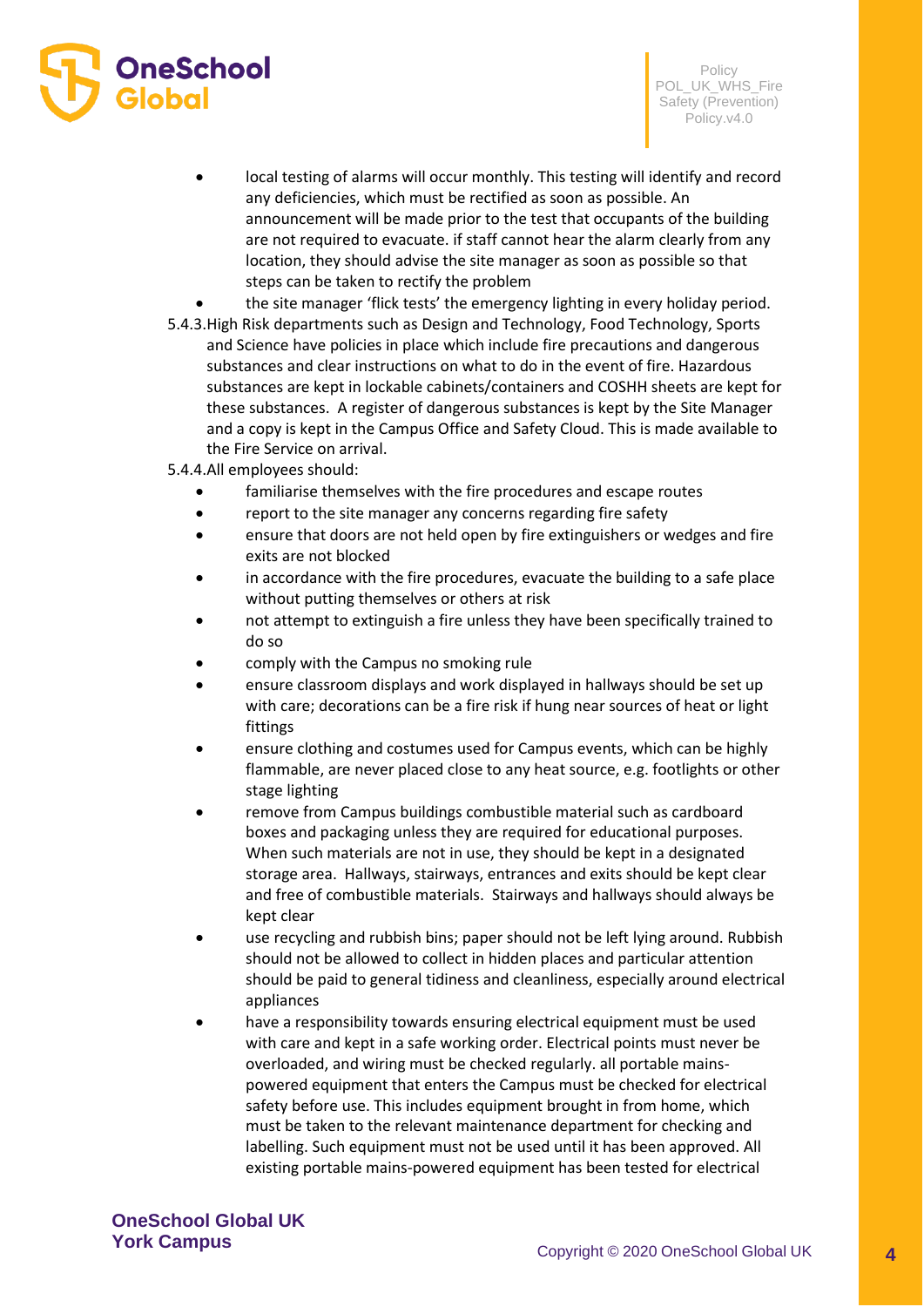

safety (PAT – Portable Appliance Testing); the site manager will ensure the boiler and plant rooms must be kept clean, clear and locked

5.4.5.It is the responsibility of teaching staff to give the site manager a list of any significant quantities of flammable and / or toxic materials, chemicals, gas cylinders and radioactive substances that are held within their locations. In the event of a major fire the fire service will require this information

#### **5.5. RISK ASSESSMENT ON PEOPLE WITH DISABILITIES**

- 5.5.1.A risk assessment will be carried out on staff and students where there are known disabilities that could impact on their ability to exit the buildings quickly and safely. Staff will be made aware of the procedure to follow for these individuals.
- 5.5.2.Where it is deemed necessary a Personal Emergency Evacuation Plan (PEEP) will be provided for the safe evacuation in the event of an emergency. The H&S CA is responsible for developing this in conjunction with the Fire Warden with Southalls advice.

#### **5.6. FIRE WARDEN TRAINING**

5.6.1.All employees receive training and instruction on all of the fire and emergency procedures on an annual basis. All training is recorded. All members are advised on taking preventative measures to ensure a safe environment. Any employees with additional fire safety duties i.e. Fire Marshals, will be given training on appointment to their specific duties and refresher training on an annual basis. New staff are provided a health and safety induction and asked to sign the induction upon completion. The staff trained as Fire Wardens are listed on Health and Safety notice boards.

## **5.7. FIRE DRILLS**

- 5.7.1.Fire drills are necessary to ensure a safe, orderly, efficient and successful evacuation in the event of an emergency. Drills are an exercise in discipline, not speed. Complete cooperation and understanding are essential. Everyone should remain silent throughout drills.
- 5.7.2.Fire drills will be both scheduled and unannounced. There will be at least three per academic year. All fire alarm activations should be treated with importance and the Site Manager will keep a record of all drills.
- 5.7.3.In accordance with physical distancing requirements, class groups of students should be instructed to retain physical distancing at the assembly point during fire drills wherever possible. However, physical distancing must never take priority over the requirement to exit the building quickly and safely during a fire drill.

# **6. PROCEDURES**

#### **6.1. FIRE PROCEDURE**

- 6.1.1.All employees have a duty to take reasonable steps to ensure that they do not place themselves or others at risk. It is the duty of the employees to familiarise themselves with the layout of the building and the fire exit routes.
	- All emergency routes are clearly marked with FIRE EXIT SIGNS
	- All emergency evacuation maps are by the evacuation point in each room and on health and safety notice boards.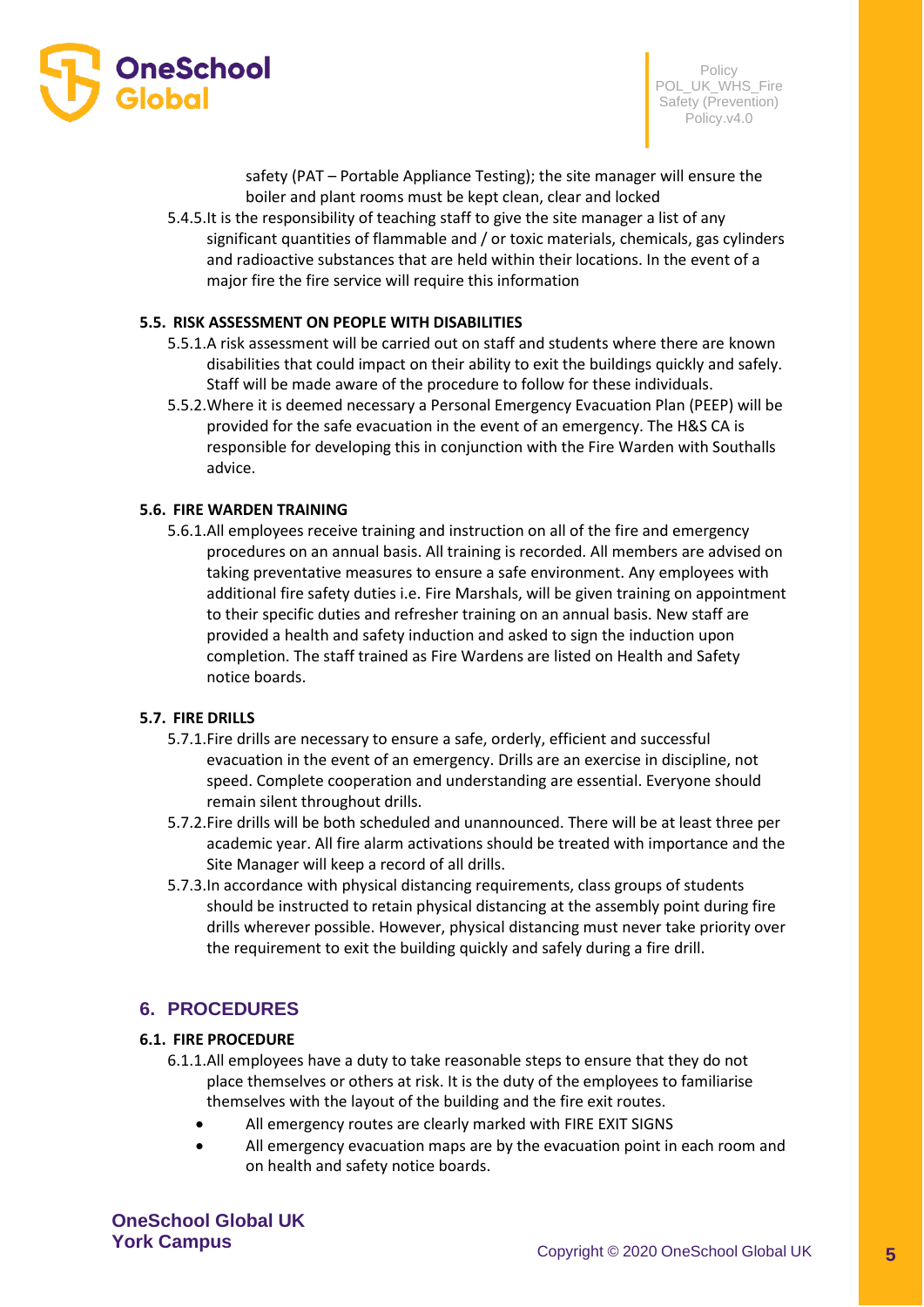

6.1.2.In the event of any member of the school community finding a fire they must:

- manually break the call point glass
- contact the Fire Services directly by dialing 999.
- 6.1.3.The fire bell is a **continuous** sound and staff and students should follow the evacuation procedure:
	- Close all windows
	- Switch off appliances such as D & T machinery; Bunsen burners etc. (do not wait to shut down your computer).
	- Evacuate via the appropriate published route from the area of the school, closing the door behind them.
	- All students and staff must walk in silence and gather at the assembly point to be registered and receive further instructions.

| Role                | Name(s)                      | Responsible for: Area of<br>the building             |
|---------------------|------------------------------|------------------------------------------------------|
| <b>Fire Marshal</b> | <b>Sara Bentley</b>          | <b>Lead Fire Marshall</b>                            |
|                     | <b>Claire Burke</b>          | <b>Reception/ground floor</b>                        |
|                     | <b>Angela Reynard-Pearce</b> | <b>KS2 Area</b>                                      |
|                     | <b>Will Robey</b>            | <b>Near hall</b>                                     |
|                     | <b>Lee Gladstone</b>         | <b>Downstairs/Upstairs</b><br><b>Learning Centre</b> |
|                     | <b>Nohreen Sloan</b>         | <b>Upstairs Classrooms</b>                           |
| Fire Warden         | <b>Will Robey</b>            | <b>Premises Manager</b>                              |

5.1.4.The Fire Marshal will provide instructions when it is safe to re-enter the building in conjunction with the Headteacher and Fire Brigade (if in attendance)

#### **6.2. OUT OF SCHOOL HOURS**

- 6.2.1.If the alarm sounds before 8.30am any students and staff on site will follow the normal fire procedure and evacuate to the assembly point. Then in the event of a fire, a member of Senior Leadership Team, or a member of the Site Team will inform the Fire Brigade that there could be students in the building who cannot be accounted for.
- 6.2.2.After 3.30pm all students must gather at the assembly point. The member of the School Office in charge will then register the students using the sign in/out sheet as a register. Any other member of staff running an event or club after school should also have an accurate register of attendance which will be used. The member of the Site Team in charge will update the School Office either by phone or in person as to whether the fire brigade has been called or if the alarm can be silenced and the students allowed back into the building.
- 6.2.3.At all times there is a trained Fire Marshall on the Premises when the site is in use.